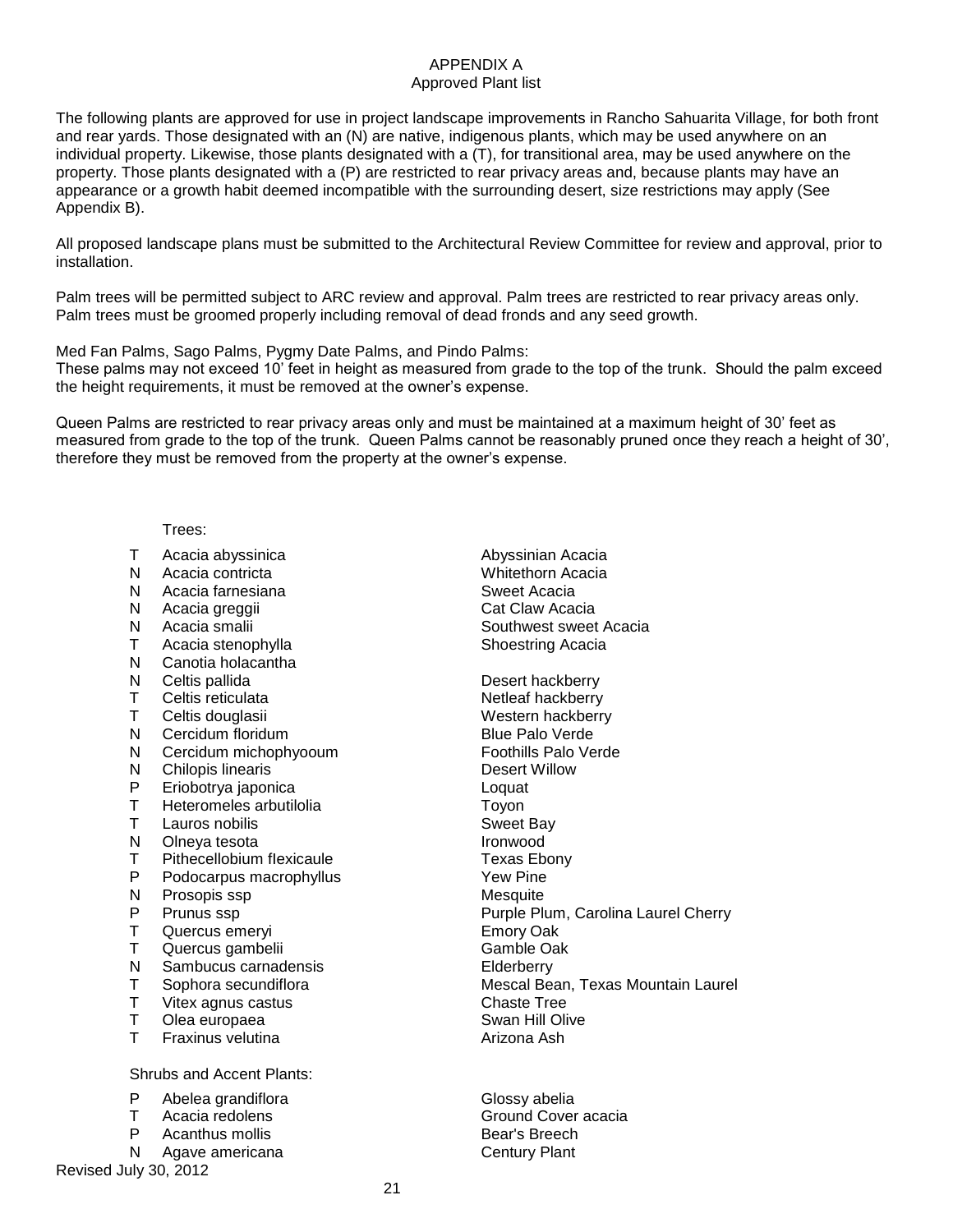- N Agave huachucensis Wide leaf agave
- 
- 
- P Ajuga reptans 'purpurea' Bronze ajuga<br>
N Aloe barbadensis<br>
N Aloe vera
- N Aloe barbadensis<br>T Aloe ferox
- 
- 
- 
- Arctostaphylos pungena
- N Asclepias subulata<br>N Asclepias linstis
- N Asclepias linstis<br>P Asparagus d. sp Asparagus d. sprengerii eta alian eta Asparagus fern
- P Asparagus falcantus Asparagus fern
- 

Shrubs and Accent Plants:

- 
- 
- N Baileya multiradiata<br>P Bambusa ssp
- 
- T Bougainvillea ssp<br>T Caesalpina gilliesii
- 
- 
- P Callistemon citrinus<br>P Callistemon viminali
- 
- Carissa grandiflora **Natal Plum**
- 
- Carnegiea gigantea
- T Convolbulus mauritanicus Ground Morning Glory
- 
- P Cycas revoluta<br>P Cyperus alterni
- P Cyperus alternifolius Umbrella Plant
- N Dasyliron wheeleri entitled a state of the Desert Spoon<br>N Dodonaea viscosa Desert Spoon Hopseed Bush
- Dodonaea viscosa
- N Echinocereus engeinannli
- P Eleaeagnus m. 'Ebingei' Silverberry<br>
N Encelia farnosa Silverberry<br>
N Encelia farnosa
- Encelia farnosa
- N Encelia trifurca
- N Ephedra faciculata<br>N Eripgonum facicula
- N Eripgonum faciculatum v. poliofolium<br>P Euonymus ssp
- P Euonymus ssp Euonymus
- P Fatshedera lizei Fatshedera lizei Fatshedera eta Estatubatuaren artean eta Erabia<br>P Fatsia iaponica
- 
- Feijoa sellowiana
- N Ferocactus ssp Barrel Cactus
- P Ficus ssp Fig. The Fig. 2.1 Section 1.1 Section 1.1 Section 1.1 Section 1.1 Section 1.1 Section 1.1 Section 1.1 Section 1.1 Section 1.1 Section 1.1 Section 1.1 Section 1.1 Section 1.1 Section 1.1 Section 1.1 Section 1.1
- N Fouquieria splendens **Network** Ocotillo
- 
- 
- T Gelsemium sempetvirens Carolina jasmine
- N Gutierrezia sarothrae
- 
- P Hedera ssp Ivy T Hesperaloe paraviflora<br>P Hibiscus ssp
- P Hibiscus ssp Hibiscus
- 
- P lIex ssp Holly P Jasminum ssp Jasmine<br>T Juniperus ssp Juniper (
- 
- N Justica spigera (Calif.) Desert Honeysuckle

N Agave vilmoriniana and the Coropus agave<br>N Agave weberi and Smooth-edge a N Agave weberi Smooth-edge agave T Aloe ferox Cape aloe Ambrosia deltoidea eta Bur sage Bur sage eta Bur sage anti-<br>Antigonan leptopus eta Bur sage Bur Sueens Wreath P Antigonan leptopus<br>
T Arctostaphylos pungena<br>
T Arctostaphylos pungena<br>
T Poinleaf manzanita

N Atriplex ssp Saltbush (many varieties)

T Baccharts polularis and the Coyote bush<br>
N Baileva multiradiata Contract Desert Marigold P Bambusa ssp **Bamboo**<br>
T Bougainvillea ssp **Bougainvillea** T Caesalpina gilliesii Mexican Bird of Paradise<br>T Caesalpina pulcherrima Mexican Bird of Paradise T Caesalpina pulcherrima<br>
P Callistemon citrinus<br>
P Callistemon citrinus P Callistemon viminalis and the Weeping Bottlebrush<br>P Camellia iaponica P Camellia japonica<br>P Carissa grandiflora Camellia (many varieties) T Cassia ssp Cassia and Senna (many varieties)<br>
N Carnegiea gigantea Cassia and Senna (many varieties) P Cotoneaster ssp Cotoneaster (many varieties)<br>
P Cycas revoluta 
Sago Palm

- P Fatsia japonica and anno 1920 Aralia<br>T Feiioa sellowiana anno 1920 Araba Pineapple Guava P Gardenia jasminoides Cardenia (many varieties)<br>T Gazania ssp Gazania (many varieties) Gazania ssp Gazania (many varieties)
	- Juniperus ssp **Juniper (see Appendix B)**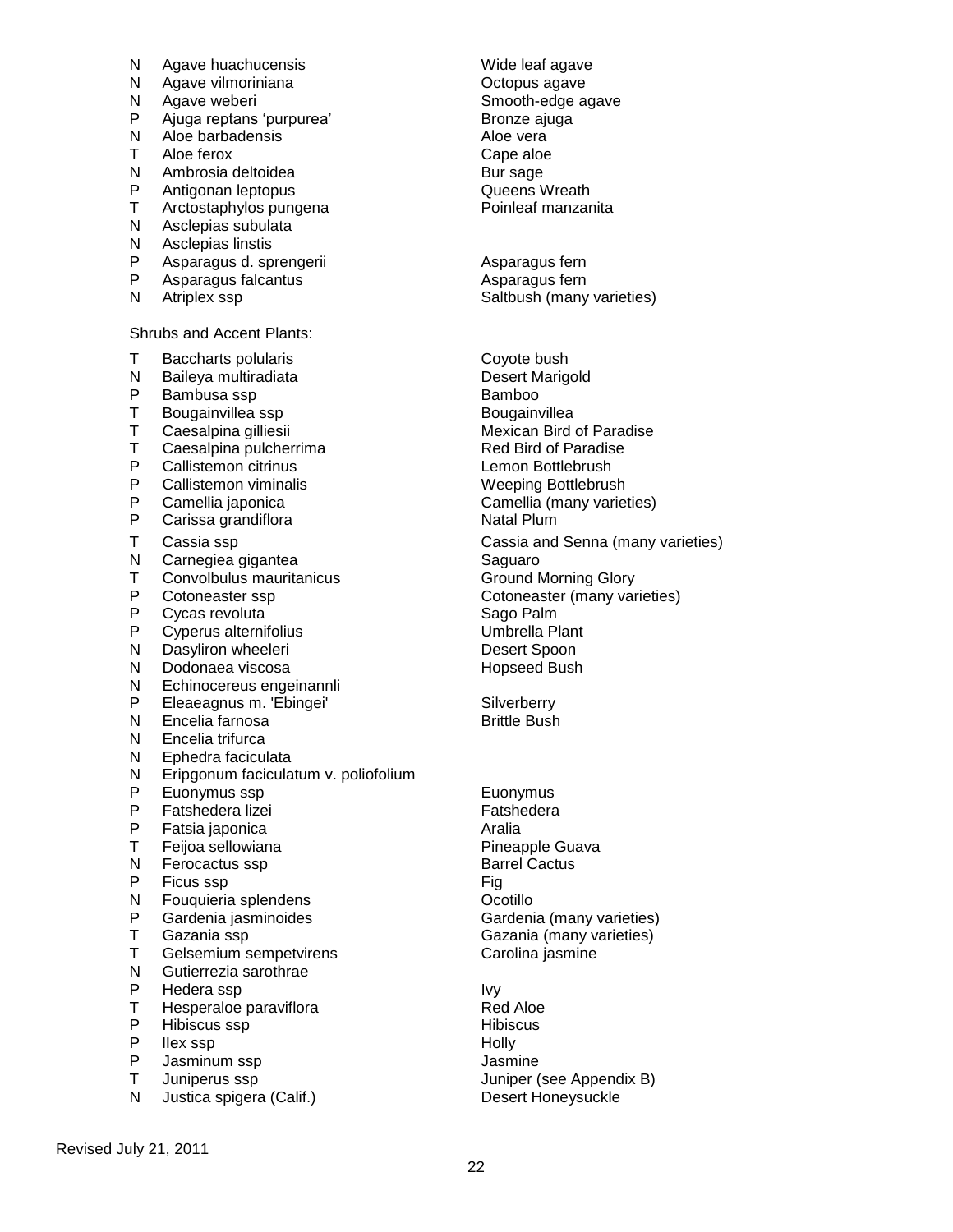- P Lagerstroemia indica<br>
T Lantana ssp. Cambridge Lantana
- 
- Larrea divaricata
- T Leucophyllum Frutescens<br>
P Ligistrum ssp<br>
P Ligistrum ssp
- P Ligistrum ssp<br>
P Liriope museari<br>
P Liriope museari
- Liriope museari

Shrubs and Accent Plants:

N Lotus rigidus N Lycium exsertum<br>N Lycium Fremonfii N Lycium Fremonfii<br>N Lysiloma thornber Lysiloma thornberi **Example 2018** Feather Bush P Macfadyena ungui"ati Cat's Claw Vine<br>T Mahonic aquifolium Cate Cheaon Grape T Mahonic aquifolium Oregon Grape Malehore erocea P Motsrs itifioifrd<br>
P Myrtus comminus<br>
P Myrtle P Myrtus comminus and the Myrtle Myrtle Myrtle Myrtle Myrtle Myrtle Myrtle Myrtle Myrtle Myrtle Myrtle Myrtle M<br>T Nandina domestica Nandina domestica P Nerium oleander "petite" Dwarf Oleander (see Appendix B)<br>N Nolina mierocarpa Nolina mierocarpa P Ophiopogon japonicus Mondo Grass<br>
N Opuntia ssp Mondo Grass N Opuntia ssp Prickly Pear Cactus<br>
T Osteospermum fruticosum<br>
Trailing African Daisy T Osteospermum fruticosum<br>T Penstemon ssp T Penstemon ssp en and the Penstemon<br>
P Philodendron selloum en Philodendron P Philodendron selloum Philoden<br>
T Photineia ssp Photinia T Photineia ssp<br>P Pittosporum ss P Pittosporum ssp Mockorange Mockorange<br>
T Potentilla ssp Mockorange Cinquefoil T Potentilla ssp Cinquefoil<br>
P Pyracanth a ssp Cinquefoil<br>
P Pyracantha ssp P Pyracanth a ssp entitled a state of the Pyracantha Pyracantha Pyracantha Pyracantha Pyracantha Pyracantha Pyracantha Pyracantha Pyracantha Pyracantha Pyracantha Pyracantha Pyracantha Pyracantha Pyracantha Pyracantha Pyra P Raphiolepis indica<br>
Rhus ovata<br>
Rhus ovata T Rhus ovata SugarBush<br>T Rose SugarBush Rose (see A T Rosa banlesiae Lady Banks' Rose<br>
T Rosmarinus officinalis Contract Rosemary T Rosmarinus officinalis<br>
T Santolina ssp and Santolina T Santolina ssp<br>
T Senecio cineraria<br>
T Senecio cineraria Senecio cineraria<br>
Simmondsia chinensis<br>
Olioba N Simmondsia chinensis<br>
P Spirea ssp<br>
Spirea Spirea P Spirea ssp<br>T Tecoma st T T ecoma stans Trumpet Blish<br>
P Tecomaria capensis Trumpet Blish<br>
Cape Honeysu P Tecomaria capensis<br>
T Tellerium chamaedrvs<br>
T Tellerium chamaedrvs<br>
Cermander T Tellerium chamaedrys Germander<br>
P Trachelospermum Camero Star Jasmin **Trachelospermum** Star Jasmine N Trixis californica N Vauquelinia californica Arizona Rosewood P Viburnum ssp Viburnum N Viguira deltoidea P Vinca ssp **Periminal**<br>
N Yucca haccata 
Periwinkle<br>
N Yucca 
<sub>N</sub> Yucca 
<sub>N</sub> Yucca 
<sub>N</sub> Yucca 
<sub>N</sub> Yucca 
<sub>N</sub> Yucca 
<sub>N</sub> Yucca 
<sub>N</sub> Yucca 
<sub>N</sub> Yucca 
<sub>N</sub> Yucca 
<sub>N</sub> Yucca 
<sub>N</sub> Yucca 
<sub>N</sub> Yucca 
<sub>N</sub> Yucca 
<sub>N</sub> Yucca 
<sub>N</sub> Y

- Yucca haccata Yucca Yucca
- 

T Lantana ssp Lantana

Rose (see Appendix B)

N Yucca ssp Yucca (many varieties)